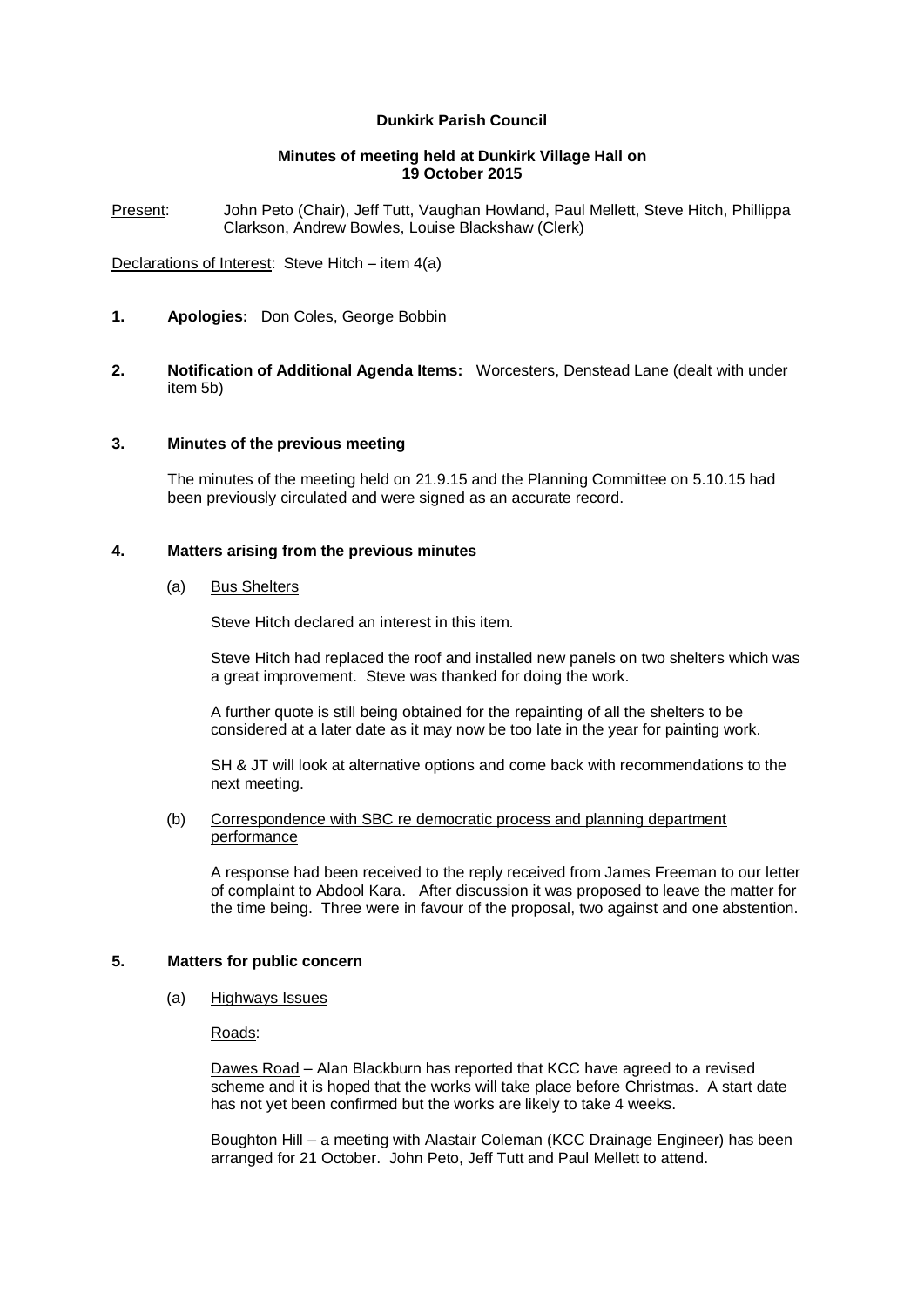Draw Road (Logging Route): The application to request that the route be adopted as a public right of way is being progressed. Notices will be posted on the site as no ownership can be traced via Land Registry.

Blean House: There was no update on the incomplete work which requires a grille being fitted to the new pipework.

#### Footways and Verges:

Footpath ZR531 – the footpath has now been cleared and looking a lot tidier. Vaughan Howland was thanked for his help in taking the rubbish away.

Horselees Road to Dunkirk Road South (ZR540). Mike Ellis has been in touch with the landowner to get this path cleared. Ongoing.

AB reported on the footpath/steps at Boughton Hill/Staplestreet Road - PROW had said the footpath was KCC Highways responsibility and they will be making the repairs (case no. 174355). Mike Ellis will also be looking at the Berkeley Close steps.

JP tabled a useful document from KCC outlining the responsibilities of landowners in keeping trees/hedges which borders footways and carriageways cut back.

#### Trees and Hedges:

Trees and hedges along Boughton Hill have been cut back. A letter of thanks to be sent.

Parking - Proposed Yellow Lines opposite Woodmans Hall: Mike Knowles (SBC) had confirmed the procedure. A site plan showing proposed yellow lines to be submitted which will then be put to informal public consultation. The proposal will then go forward to the Joint Transportation Board; following their recommendation to proceed the formal Traffic Regulation Order would be prepared and advertised for formal consultation for 21 days. Following this the JTB then make a recommendation as to whether the proposals go ahead. The clerk to submit the proposed site plan to Mike Knowles.

#### (b) Enforcement Cases

No update on the outstanding enforcement cases had been received from Peter Hinckesman.

Worcesters, Denstead Lane – it had been reported by a local resident that two buildings had been erected following the planning permission granted rather than one. To be checked out, and reported to Enforcement if this is found to be the case.

Planning Enforcement Training session at SBC - 22 October. JP/JT/PM to attend.

#### (c) Crime Update

Crime Prevention Initiative – UV Pens. The packs of pens were handed out for distribution to all households. Philippa Clarkson was thanked for her hard work in pursuing this initiative. A press release has also been drafted for submission to the local press.

The crime update for August (taken from the [www.police.uk](http://www.police.uk/) website) was tabled and noted.

#### (d) Manor House site/Orchard Gate development

An email had been received from the contracts manager at Jenners stating that there had been several acts of vandalism to cars linked to the Orchard Gate development. This had been reported to the police.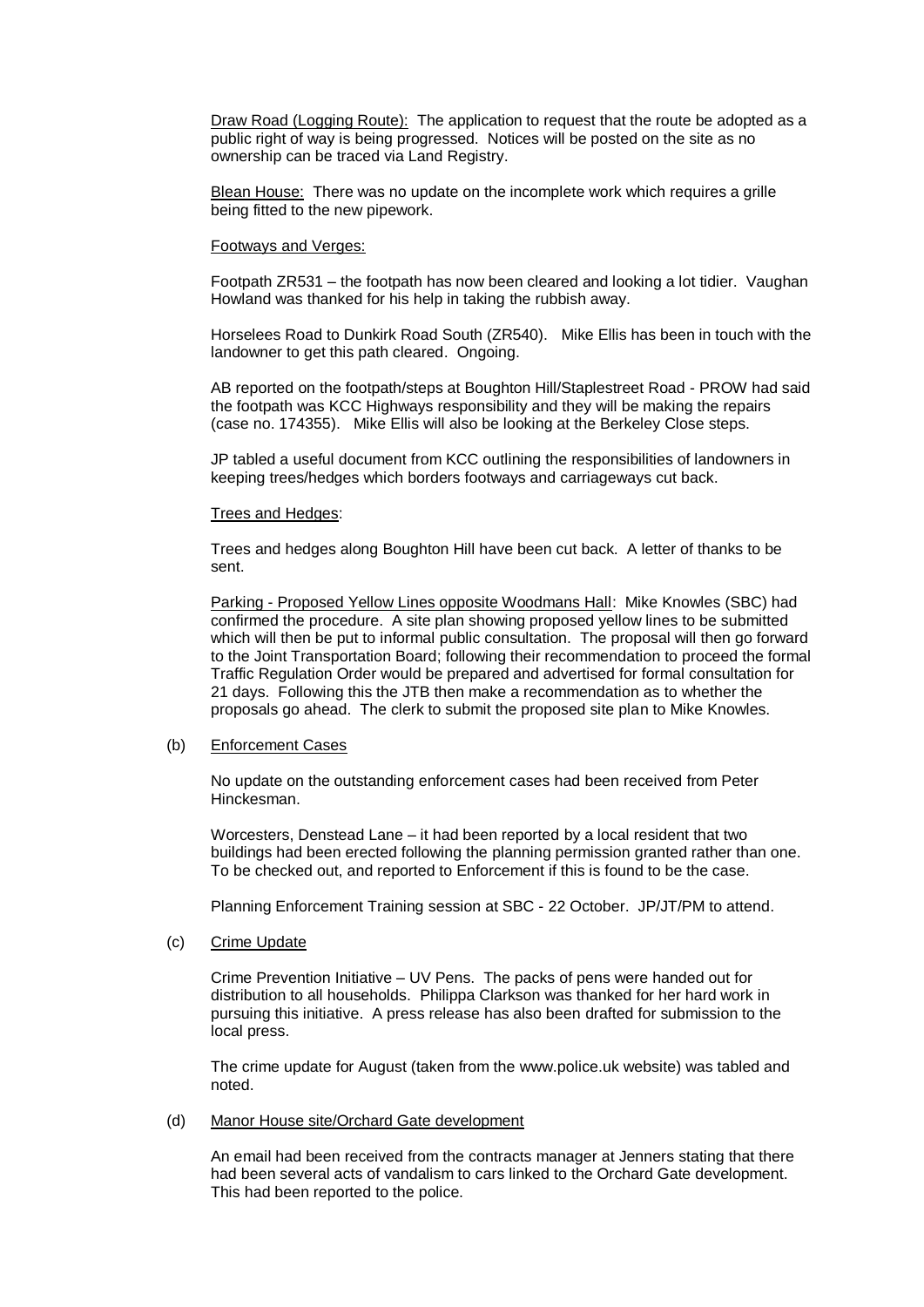## **6. Planning**

#### (a) Receive Decisions

15/503738/FULL - 9 Woodside - Erection of single storey rear extension with the insertion of rooflights and single storey side extension – Approved

15/504083/FULL - Potters Corner, Dawes Road - Erection of a single storey rear extension and detached garage to side – Approved

15/503633/FULL - Red Lion Caravan Park - Change of use of holiday caravan park to residential caravan park – Refused

15/506883/LAWPRO - Forge House London Road - Application for a Lawful Development Certificate for proposed conversion of existing garage/workshop to habitable room, enlargement of rear dormer, internal alterations, and changes to doors and fenestration – Approved.

#### (b) Consider Applications

15/507497/FULL - Oakside Park, London Road - Change of use of holiday caravan park to residential caravan park (amended plans). The amended plans were reviewed and it was agreed to send an additional representation fully supporting the revised proposal.

# **7. Finance**

(a) Finance Report: The report and monthly cash account had previously been circulated and were taken as read. It was noted that the 2<sup>nd</sup> payment of the Precept and Lighting Grant had been received.

|                | Payee                         | Description                             | Amount  | <b>VAT</b> | Total    |
|----------------|-------------------------------|-----------------------------------------|---------|------------|----------|
| Cheque<br>1155 | <b>HMRC</b>                   | <b>PAYE for Clerk</b>                   | £174.80 | ٠          | £174.80  |
| Cheque<br>1156 | L Blackshaw                   | Clerk wages/office allowance            | £283.04 | ٠          | £283.04  |
| Cheque<br>1157 | L Blackshaw                   | Clerk expenses (postage)                | £15.31  | ۰          | £15.31   |
| Cheque<br>1158 | PFL                           | Streetlight repair 37 Berkeley<br>Close | £90.00  | £18.00     | £108.00  |
| Cheque<br>1159 | <b>Abbey Print</b>            | Printing of inserts for UV Pens         | £58.00  | £11.60     | £69.60   |
| Cheque<br>1160 | S&D Estate<br><b>Services</b> | Footpath clearing Berkeley<br>Close     | £170.00 | ٠          | £170.00  |
| <b>DDR</b>     | <b>EDF</b>                    | Electricity Bill (streetlighting)       | £208.06 | £41.61     | £249.67  |
|                |                               | TOTAL                                   | £999.21 | £71.21     | £1070.42 |

(b) Payments: The following payments were proposed, seconded and approved.

(c) Bank Signatories: Due to the resignation of Don Coles the Clerk suggested that an additional signatory should be agreed. It was proposed, seconded and approved that Paul Mellett be added as a bank signatory.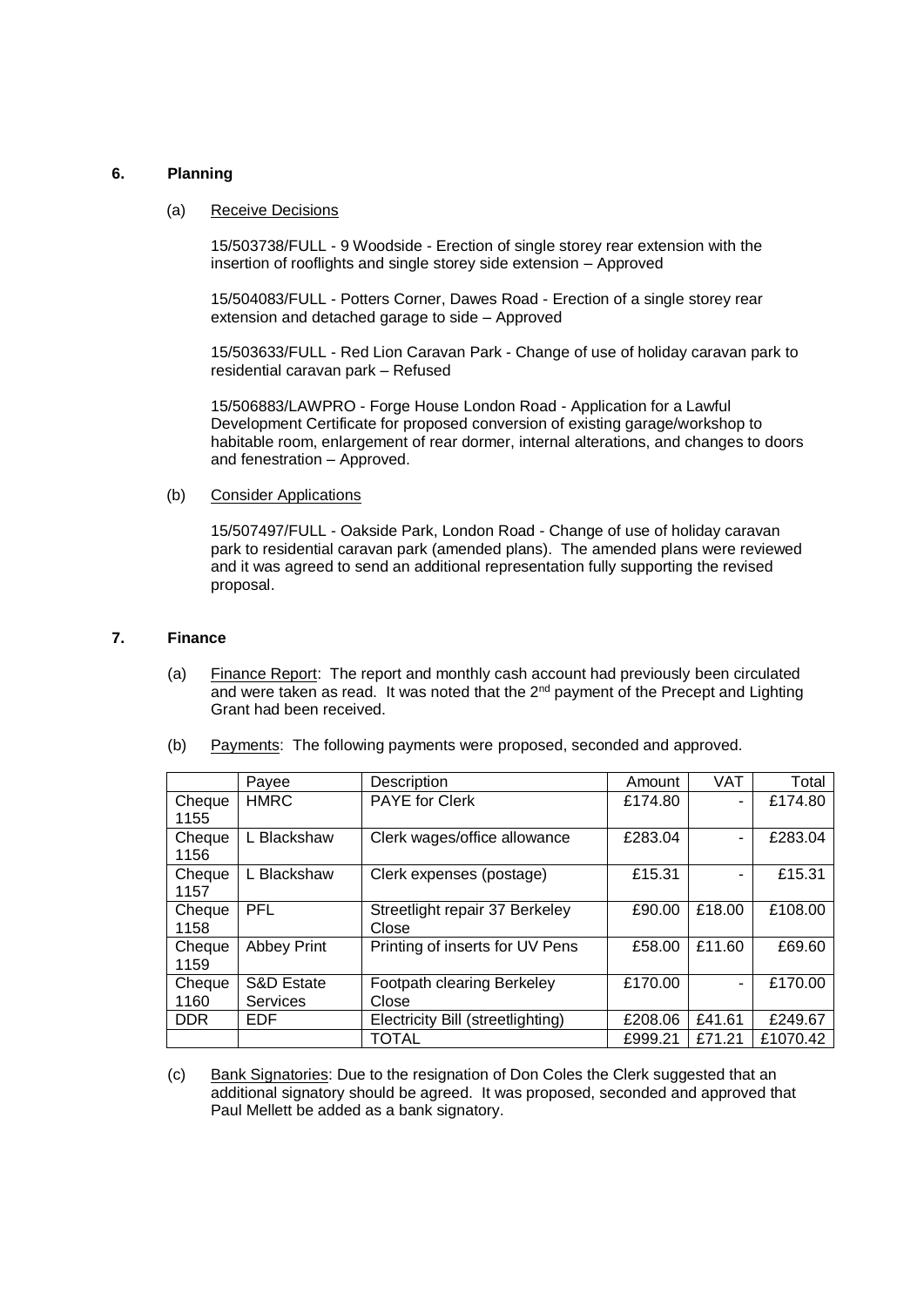# **8. Neighbourhood Plan**

AB reported that James Freeman had agreed to a meeting to discuss the Housing Needs element of the plan. He also confirmed that the new Conservation Officer will be working on the outstanding Conservation Area Assessments as a priority when he joins.

JT said that due to the delay from SBC in agreeing to this meeting following the results of the housing survey which were submitted to them in March, the Plan is now approx. 6 months behind and it is possible that part of the grant funding which had been received from DCLG may need to be returned as its expiry date is end October. The consultant appointed by the group had also not been able to work on this element of the plan due to the delay in information from SBC, and it has recently been found that she will not be available for further work. The lack of response from SBC was very frustrating to those working on the plan who need the advice of SBC officers to be able to move it forward.

# **9. Parish Council resignation and vacancy**

Don Coles had tendered his resignation due to him moving out of the area. He will be very much missed by the parish council who had appreciated all the work he had done over the years. The clerk will inform Democratic Services and advertise the vacancy.

Apsley Trust - Phillippa Clarkson will be the parish council's representative and will be attending a meeting in November. Any nominations for this year's Trust payments to be put forward as soon as possible.

Planning Committee – it was proposed, seconded and agreed that Steve Hitch replace Don Coles on the Planning Committee.

## **10. Correspondence**

The following items of correspondence had been received, and previously circulated by email:

| 22/9/15  | <b>KALC</b>  | House of Lords Call for Evidence - development and implementation of |  |
|----------|--------------|----------------------------------------------------------------------|--|
|          |              | national policy for the built environment (deadline 6 October)       |  |
| 22/9/15  | <b>KALC</b>  | KFAS and Civic Voice - War Memorials Workshop - 17 October           |  |
| 23/9/15  | <b>KALC</b>  | Letter from NALC chairman on The Commonwealth Flag Day 14.3.16       |  |
| 25/9/15  | <b>KCC</b>   | Streetlight consultation (deadline 29 November). Agreed to send in   |  |
|          |              | comments suggesting lights within the village areas are reduced to   |  |
|          |              | 50% rather than turned off at night.                                 |  |
| 30/9/15  | <b>KALC</b>  | Local Government Boundary Commission re Sevenoaks draft              |  |
|          |              | recommendation                                                       |  |
| 8/10/15  | <b>SBC</b>   | Planning Enforcement Training - 22 October. JP/JT/PM to attend       |  |
| 8/10/15  | <b>KCPFA</b> | KCPFA Annual Council Meeting - 30 October                            |  |
| 9/10/15  | <b>ACRK</b>  | Annual meeting invitation - 10 November                              |  |
| 15/10/15 | <b>KALC</b>  | KCC 2016/2017 Budget Consultation (deadline 24 November). Agreed     |  |
|          |              | to send in comments supporting the 1.99% increase proposal.          |  |

The following items were tabled:

| 25/9/15       | <b>SBC</b>       | SBC Annual Report 2014/15                           |
|---------------|------------------|-----------------------------------------------------|
| 30/9/15       | K Bailey         | Litter along Lion Hill. A letter had been received  |
|               |                  | appreciating our thanks to them for litter clearing |
| 7/10/15       | <b>KALC</b>      | AGM papers - 21 November including KALC Annual      |
|               |                  | Report                                              |
| Oct 2015      | <b>CPRE Kent</b> | AGM invitation - 20 November                        |
| Autumn/Winter | <b>CPRE Kent</b> | <b>Kent Voice</b>                                   |
| 2015          |                  |                                                     |